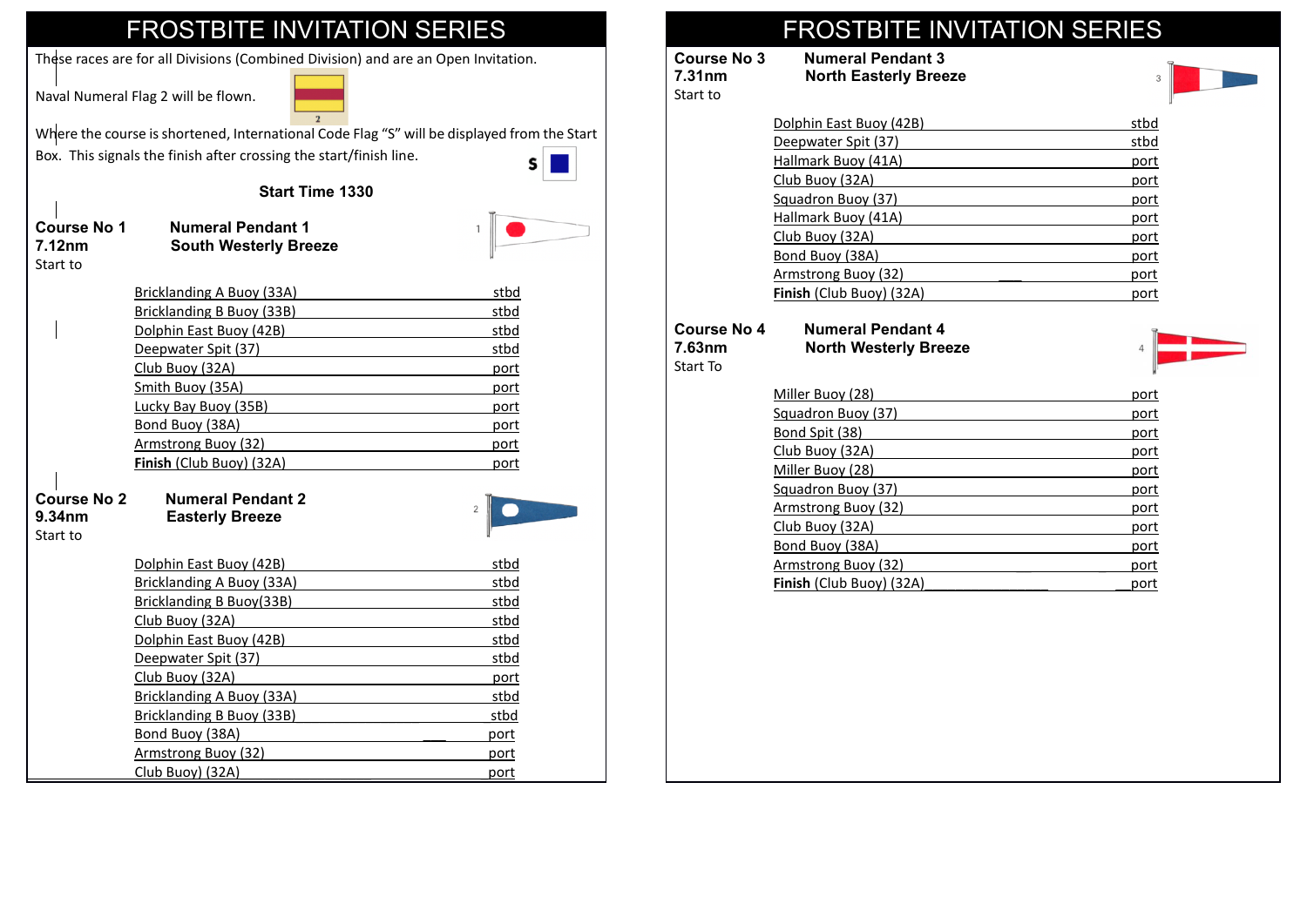|                         | <b>FRIDAY AFTERNOON</b>                              |      |                    | <b>FRIDAY AFTERNOON</b>  |
|-------------------------|------------------------------------------------------|------|--------------------|--------------------------|
| Open Invitation Series. |                                                      |      | Course No 3        | <b>Numeral Pendant 3</b> |
| <b>Start time:</b>      | 1505 hrs Division IV<br><b>1515 hrs Division III</b> |      | 7.31nm<br>Start to | <b>Northerly Breeze</b>  |
|                         | <b>1525 hrs Division II</b>                          |      |                    | Dolphin East Buoy (42B)  |
| <b>Time Limit:</b>      | 1535 hrs Division I                                  |      |                    | Deepwater Spit (37)      |
|                         | 1730 hrs [no extensions]                             |      |                    | Hallmark Buoy (41A)      |
| Course No 1             | <b>Numeral Pendant 1</b>                             |      |                    | Club Buoy (32A)          |
| 7.59nm                  | <b>Southerly Westerly</b>                            |      |                    | Squadron Buoy (37)       |
| <b>Breeze</b>           |                                                      |      |                    | Hallmark Buoy (41A)      |
| Start to                |                                                      |      |                    | Club Buoy (32A)          |
|                         |                                                      |      |                    | Bond Buoy (38A)          |
|                         | Bricklanding A Buoy (33A)                            | stbd |                    | Armstrong Buoy (32)      |
|                         | Bricklanding B Buoy (33B)                            | stbd |                    | Finish (Club Buoy) (32A) |
|                         | Mosman Buoy (14)                                     | port |                    |                          |
|                         | Suicide Buoy (13)                                    | port | <b>Course No 4</b> | <b>Numeral Pendant 4</b> |
|                         | Miller Buoy (28)                                     | port | 7.70 <sub>nm</sub> | <b>Westerly Breeze</b>   |
|                         | Club Buoy (32A)                                      | port | Start to           |                          |
|                         | Armstrong Buoy (32)                                  | port |                    | Smith Buoy (35A)         |
|                         | Club Buoy (32A)                                      | port |                    | Lucky Bay Buoy (35B)     |
|                         | Smith Buoy (35A)                                     | port |                    | Squadron Buoy (37)       |
|                         | Lucky Bay Buoy (35B)                                 | port |                    | Hallmark Buoy (41A)      |
|                         | Bond Buoy (38A)                                      | port |                    | Club Buoy (32A)          |
|                         | Armstrong Buoy (32)                                  | port |                    | Bond Spit (38)           |
|                         | Finish (Club Buoy)                                   | port |                    | Outer Dolphin (17)       |
|                         |                                                      |      |                    | Hallmark Buoy (41A)      |
| Course No 2             | <b>Numeral Pendant 2</b>                             |      |                    | Club Buoy (32A)          |
| 6.32nm                  | <b>Easterly Breeze</b>                               |      |                    | Bond Buoy (38A)          |
| Start to                |                                                      |      |                    | Armstrong Buoy (32)      |
|                         | Foam Buoy (55)                                       | stbd |                    | Finish (Club Buoy) (32A) |
|                         | Deepwater Spit (37)                                  | stbd |                    |                          |
|                         | Club Buoy (32A)                                      | port |                    |                          |
|                         | Bricklanding A Buoy (33A)                            | stbd |                    |                          |
|                         | <b>Bricklanding B Buoy (33B)</b>                     | stbd |                    |                          |
|                         | Club Buoy (32A)                                      | stbd |                    |                          |
|                         | Bond Buoy (38A)                                      | port |                    |                          |
|                         | Armstrong Buoy (32)                                  | port |                    |                          |
|                         |                                                      |      |                    |                          |

|                                   | <b>FRIDAY AFTERNOON</b>                             |      |
|-----------------------------------|-----------------------------------------------------|------|
| Course No 3<br>7.31nm<br>Start to | <b>Numeral Pendant 3</b><br><b>Northerly Breeze</b> | 3    |
|                                   |                                                     |      |
|                                   | Dolphin East Buoy (42B)                             | stbd |
|                                   | Deepwater Spit (37)                                 | stbd |
|                                   | Hallmark Buoy (41A)                                 | port |
|                                   | Club Buoy (32A)                                     | port |
|                                   | Squadron Buoy (37)                                  | port |
|                                   | Hallmark Buoy (41A)                                 | port |
|                                   | Club Buoy (32A)                                     | port |
|                                   | Bond Buoy (38A)                                     | port |
|                                   | Armstrong Buoy (32)                                 | port |
|                                   | Finish (Club Buoy) (32A)                            | port |
| Course No 4<br>7.70nm<br>Start to | <b>Numeral Pendant 4</b><br><b>Westerly Breeze</b>  |      |
|                                   | Smith Buoy (35A)                                    | port |
|                                   | Lucky Bay Buoy (35B)                                | port |
|                                   | Squadron Buoy (37)                                  | port |
|                                   | Hallmark Buoy (41A)                                 | port |
|                                   | Club Buoy (32A)                                     | port |
|                                   | Bond Spit (38)                                      | port |
|                                   | Outer Dolphin (17)                                  | port |
|                                   | Hallmark Buoy (41A)                                 | port |
|                                   | Club Buoy (32A)                                     | port |
|                                   | Bond Buoy (38A)                                     | port |
|                                   | Armstrong Buoy (32)                                 | port |
|                                   | Finish (Club Buoy) (32A)                            | port |
|                                   |                                                     |      |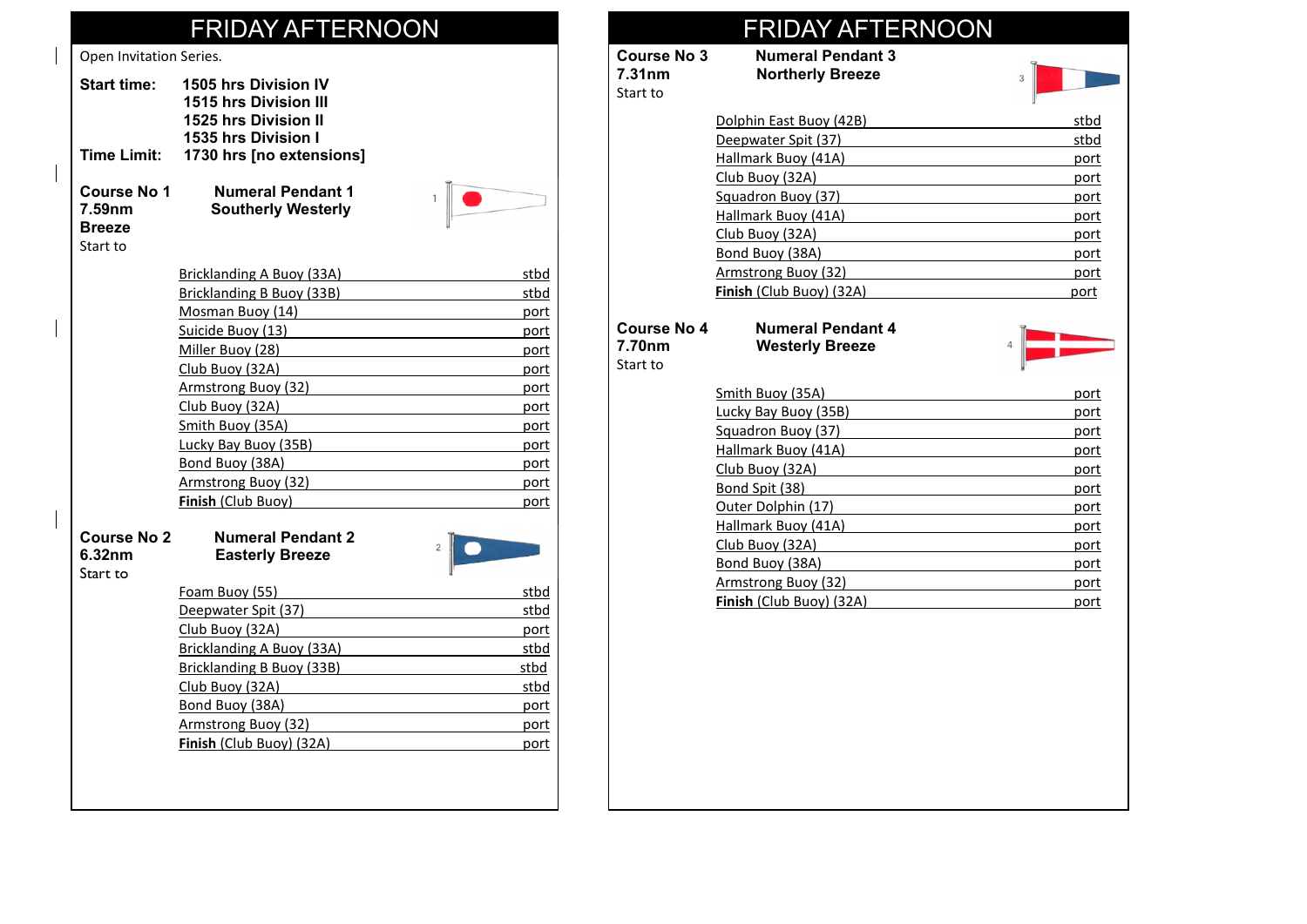**Naval Numeral Flag 2 Start Time 1400**



n

**Course No 1** 9.95nm Numeral Pendant 1<br>Shortened Course 6.10nm South Westerly **6.10nm South Westerly Breeze** Start to

| Bricklanding A Buoy (33A) | stbd |
|---------------------------|------|
| Bricklanding B Buoy (33B) | stbd |
| Bishop Buoy (74)          | port |
| Mosman Buoy (14)          | port |
| Suicide Buoy (13)         | port |
| Dome Buoy (30)            | port |
| Miller Buoy (28)          | port |
| Dolphin West Buoy (42A)   | stbd |
| Club Buoy (32A)           | port |
| Smith Buoy (35A)          | port |
| Lucky Bay Buoy (35B)      | port |
| Armstrong Buoy (32)       | port |
| Finish (Club Buoy) (32A)  | port |
|                           |      |

**Course No 2 11.78nm Numeral Pendant 2 Shortened Course 8.45nm Southerly Westerly Breeze** Start to

| Miller Buoy (28)         | port |
|--------------------------|------|
| Foam Buoy (55)           | stbd |
| Smith Buoy (35A)         | port |
| Lucky Bay Buoy (35B)     | port |
| Squadron Buoy (37)       | port |
| Dolphin West Buoy (42A)  | stbd |
| Deepwater Spit (37)      | stbd |
| Club Buoy (32A)          | port |
| Smith Buoy (35A)         | port |
| Lucky Bay Buoy (35B)     | port |
| Dolphin West Buoy (42A)  | stbd |
| Finish (Club Buoy) (32A) | por  |

# SUNDAY AFTERNOON DIV II SUNDAY AFTERNOON DIV II

Start to

**Course No 3** 9.86nm Numeral Pendant 3<br>
Shortened Course 5.06nm Easterly Breeze **5.06nm Easterly Breeze** 



| Foam Buoy (55)                   | stbd |
|----------------------------------|------|
| Deepwater Spit (37)              | stbd |
| Armstrong Buoy (32)              | port |
| Bricklanding A Buoy (33A)        | stbd |
| Bricklanding B Buoy (33B)        | stbd |
| Club Buoy (32A)                  | stbd |
| Foam Buoy (55)                   | stbd |
| Deepwater Spit (37)              | stbd |
| <b>Bricklanding A Buoy (33A)</b> | stbd |
| Bricklanding B Buoy (33B)        | stbd |
| Finish (Club Buoy) (32A)         | stbd |

**Numeral Pendant 4 Easterly Breeze** 

| Course No 4                    | 8.72nm |
|--------------------------------|--------|
| <b>Shortened Course 4.80nm</b> |        |
| Start to                       |        |



| Foam Buoy (55)            | stbd |
|---------------------------|------|
| Deepwater Spit (37)       | stbd |
| Bricklanding A Buoy (33A) | stbd |
| Bricklanding B Buoy (33B) | stbd |
| Club Buoy (32A)           | stbd |
| Dolphin East Buoy (42B)   | stbd |
| Bricklanding A Buoy (33A) | stbd |
| Bricklanding B Buoy (33B) | stbd |
| Finish (Club Buoy) (32A)  | stbd |
|                           |      |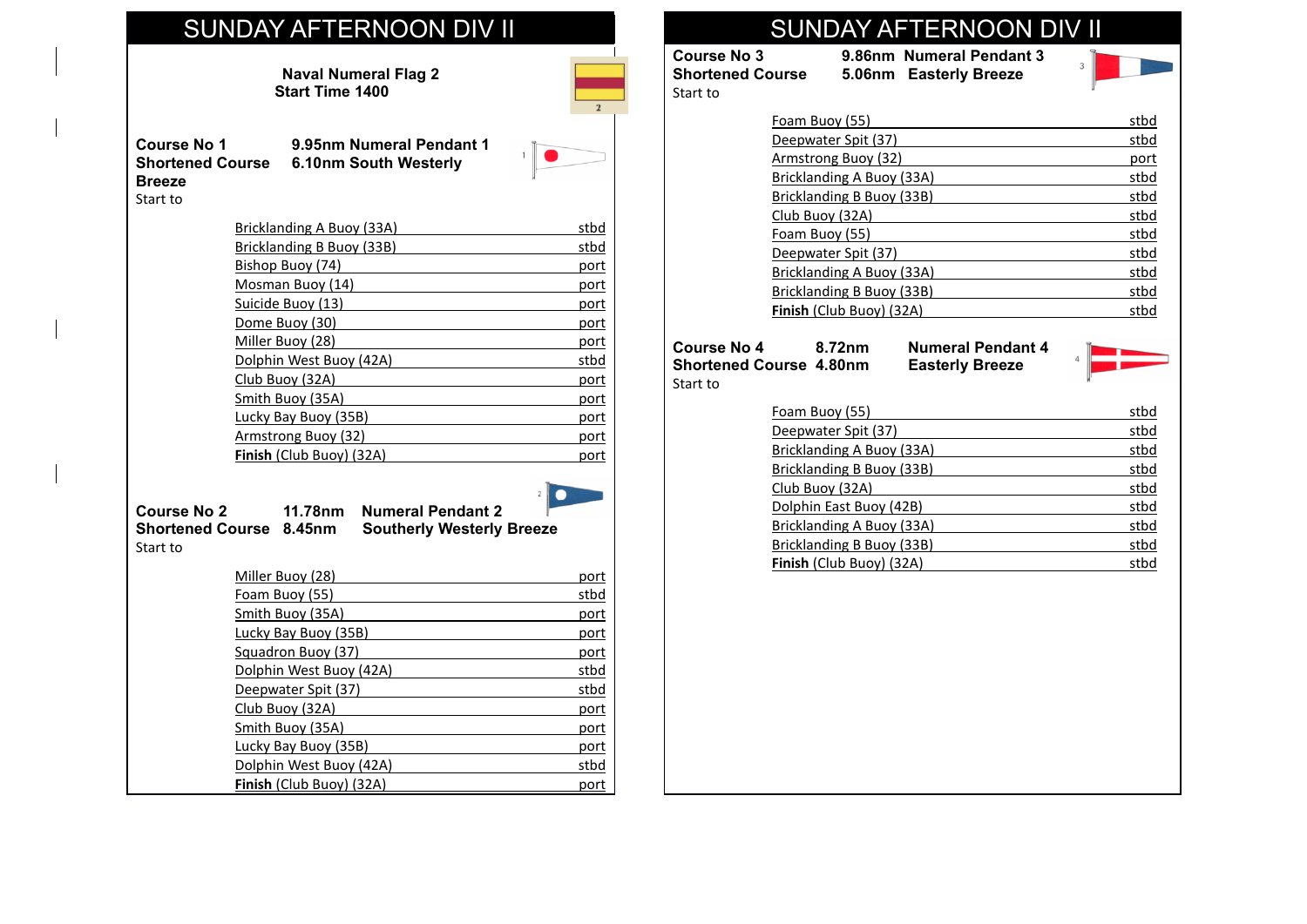# SUNDAY AFTERNOON DIV III SUNDAY AFTERNOON DIV III

**Naval Numeral Flag 3 Start Time 1400**



| Course No 1      | 9.87nm | <b>Numeral Pendant 1</b>     |
|------------------|--------|------------------------------|
| Shortened Course | 7.53nm | <b>South Westerly Breeze</b> |
| Start to         |        |                              |

| Bricklanding A Buoy (33A) | stbd |
|---------------------------|------|
| Bricklanding B Buoy (33B) | stbd |
| Bishop Buoy (74)          | port |
| Mosman Buoy (14)          | port |
| Suicide Buoy (13)         | port |
| Dome Buoy (30)            | port |
| Miller Buoy (28)          | port |
| Dolphin West Buoy (42A)   | stbd |
| Club Buoy (32A)           | port |
| Dolphin East Buoy (42B)   | stbd |
| Finish (Club Buoy) (32A)  | port |
|                           |      |

### **Course No 2 8.73nnm Numeral Pendant 2 South Westerly Breeze**



Start to

| Miller Buoy (28)         | port |
|--------------------------|------|
| Dolphin East Buoy (42B)  | stbd |
| Smith Buoy (35A)         | port |
| Lucky Bay Buoy (35B)     | port |
| Squadron Buoy (37)       | port |
| Dolphin West Buoy (42A)  | stbd |
| Deepwater Spit (37)      | stbd |
| Hallmark Buoy (41A)      | port |
| Finish (Club Buoy) (32A) | port |

**Course No 3** 7.32nm **Numeral Pendant 3**<br> **Shortened Course 3.31nm Easterly Breeze Shortened Course** Start to



| Dolphin East Buoy (42B)          | stbd |
|----------------------------------|------|
| Deepwater Spit (37)              | stbd |
| Armstrong Buoy (32)              | port |
| <b>Bricklanding A Buoy (33A)</b> | stbd |
| Bricklanding B Buoy (33B)        | stbd |
| Club Buoy (32A)                  | stbd |
| Dolphin East Buoy (42B)          | stbd |
| Deepwater Spit (37)              | stbd |
| Dome Buoy (30)                   | port |
| Finish (Club Buoy) (32A)         | stbd |

## **Shortened Course 4.05nm** Start to

**Course No 4 7.48nm Numeral Pendant 4<br>Shortened Course 4.05nm Easterly Breeze** 

| Dolphin East Buoy (42B)   | stbd |
|---------------------------|------|
| Deepwater Spit (37)       | stbd |
| Bricklanding A Buoy (33A) | stbd |
| Bricklanding B Buoy (33B) | stbd |
| Club Buoy (32A)           | stbd |
| Dolphin West Buoy (42A)   | stbd |
| Bricklanding A Buoy (33A) | stbd |
| Bricklanding B Buoy (33B) | stbd |
| Finish (Club Buoy) (32A)  | stbd |
|                           |      |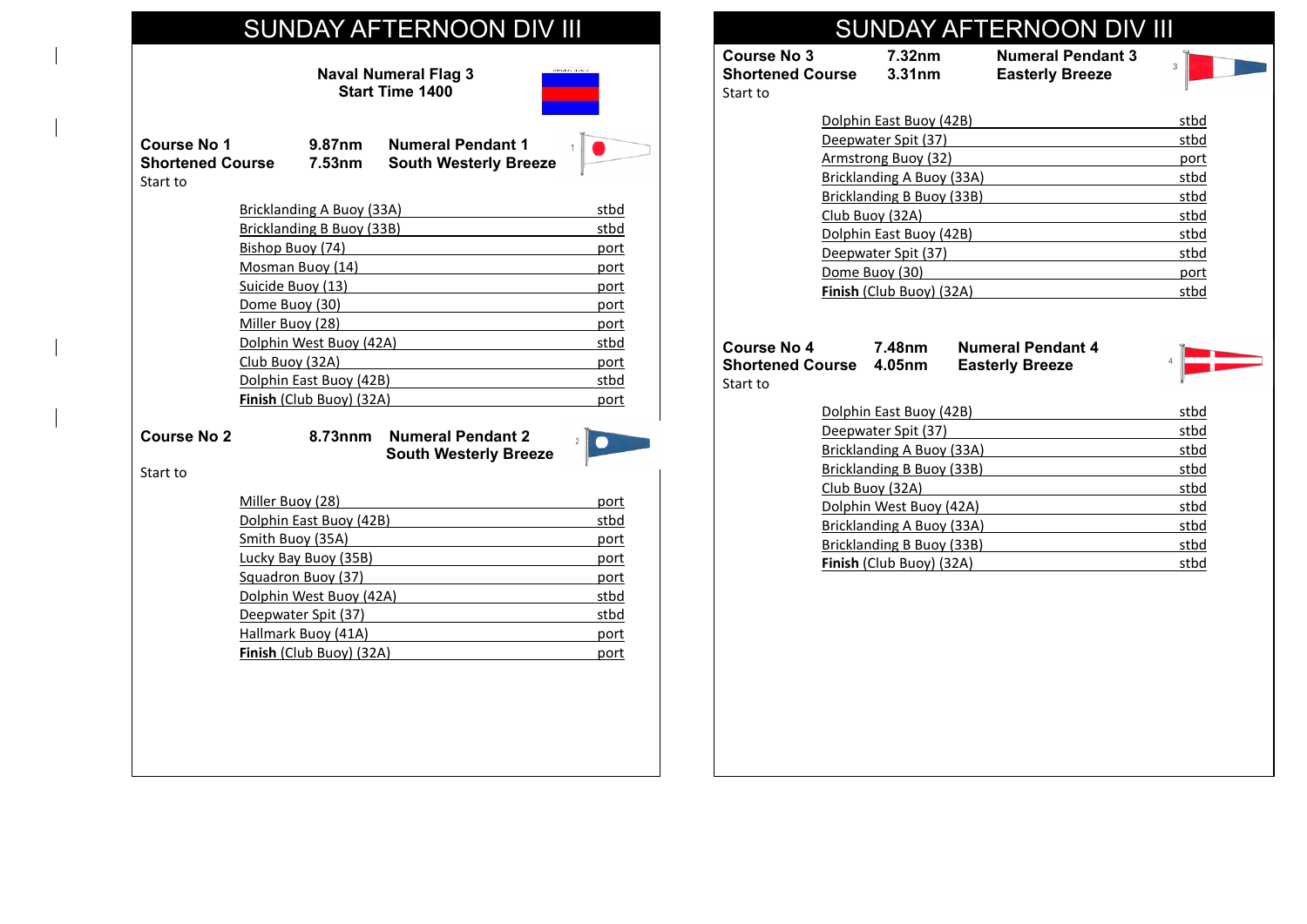**Naval Numeral Flag 4 Start Time 1400**



 $\bullet$ 

**Shortened Course 6.59nm** Start to

**Course No 1** 8.13nm Numeral Pendant 1<br>Shortened Course 6.59nm South Westerly Breeze

| Bricklanding A Buoy (33A) | stbd |
|---------------------------|------|
| Bricklanding B Buoy (33B) | stbd |
| Bishop Buoy (74)          | port |
| Mosman Buoy (14)          | port |
| Suicide Buoy (13)         | port |
| Dome Buoy (30)            | port |
| Miller Buoy (28)          | port |
| Armstrong Buoy (32)       | port |
| Club Buoy (32A)           | port |
| Dolphin West Buoy (42A)   | stbd |
| Finish (Club Buoy) (32A)  | port |

**Shortened Course 7.42nm** 

Start to

**Course No 2** 8.96nm Numeral Pendant 2<br>
Shortened Course 7.42nm South Westerly Breeze



| Mill <u>er Buoy (28)</u> | port |
|--------------------------|------|
| Dolphin West Buoy (42A)  | stbd |
| Smith Buoy (35A)         | port |
| Lucky Bay Buoy (35B)     | port |
| Squadron buoy (37)       | port |
| Dolphin West Buoy (42A)  | stbd |
| Deepwater Spit (37)      | stbd |
| Club Buoy (32A)          | port |
| Dolphin West Buoy (42A)  | stbd |
| Finish (Club Buoy) (32A) | port |

## SUNDAY AFTERNOON DIV IV SUNDAY AFTERNOON DIV IV

**Course No 3 7.84nm Mumeral Pendant 3<br>
Shortened Course 3.90nm Easterly Breeze Shortened Course** 3.90nm Start to



| Dolphin West Buoy (42A)    | stbd |
|----------------------------|------|
| Deepwater Spit (37)        | stbd |
| Armstrong Buoy (32)        | port |
| Bricklanding A Buoy (33A)  | stbd |
| Bricklanding B Buoy (33B)  | stbd |
| Club Buoy (32A)            | stbd |
| Dolphin West Buoy (42A)    | stbd |
| Deepwater Spit (37)        | stbd |
| Dome Buoy (30)             | port |
| Bond Buoy (38A)            | port |
| <b>Armstrong Buoy (32)</b> | port |
| Finish (Club Buoy) (32A)   | port |
|                            |      |

| Course No 4             | 5.84 <sub>ni</sub> |
|-------------------------|--------------------|
| <b>Shortened Course</b> | – 3.64nı           |
| Start to                |                    |

**Course 3.84** Mumeral Pendant 4 **Shorterly Breeze** 



| Dolphin West Buoy(42A)           | stbd |
|----------------------------------|------|
| Deepwater Spit (37)              | stbd |
| Bricklanding A Buoy (33A)        | stbd |
| Bricklanding B Buoy (33B)        | stbd |
| Club Buoy (32A)                  | stbd |
| Armstrong Buoy (32)              | port |
| <b>Bricklanding A Buoy (33A)</b> | stbd |
| Bricklanding B Buoy (33B)        | stbd |
| Finish (Club Buoy) (32A)         | stbd |